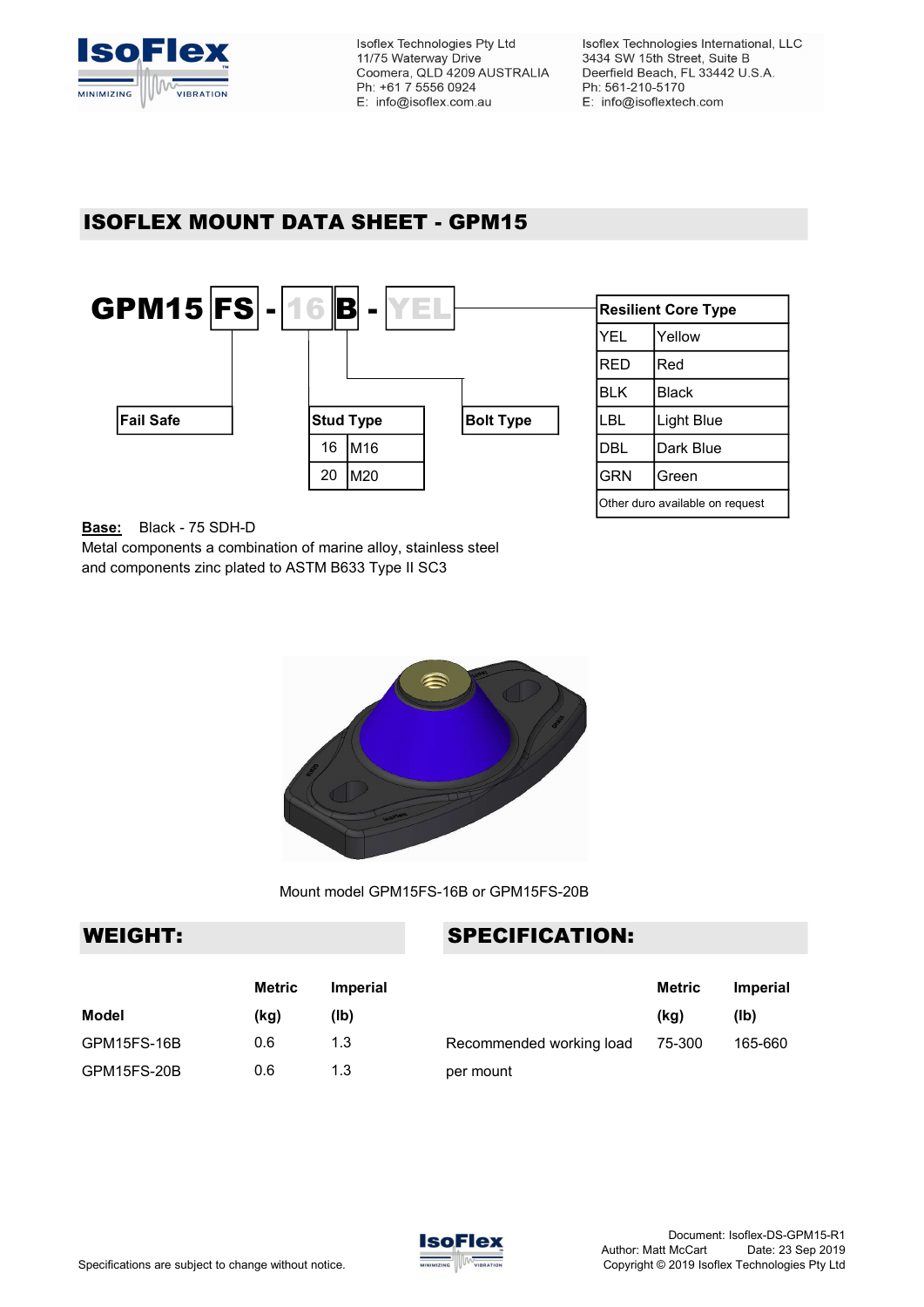## ISOFLEX MOUNT DATA SHEET - GPM15

## DIMENSIONS :

|                       | <b>Metric</b> | <b>Imperial</b> |
|-----------------------|---------------|-----------------|
|                       | (mm)          | (in)            |
| Base length           | 180           | 7.09            |
| Base width            | 98            | 3.86            |
| Base bolt centres     | 120 - 140     | $4.7 - 5.5$     |
| <b>Base thickness</b> | 20            | 0.79            |
| Base bolt size        | M12           | 1/2             |
| Min free height       | 60            | 2.36            |





Mount model GPM15FS-16B or GPM15FS-20B